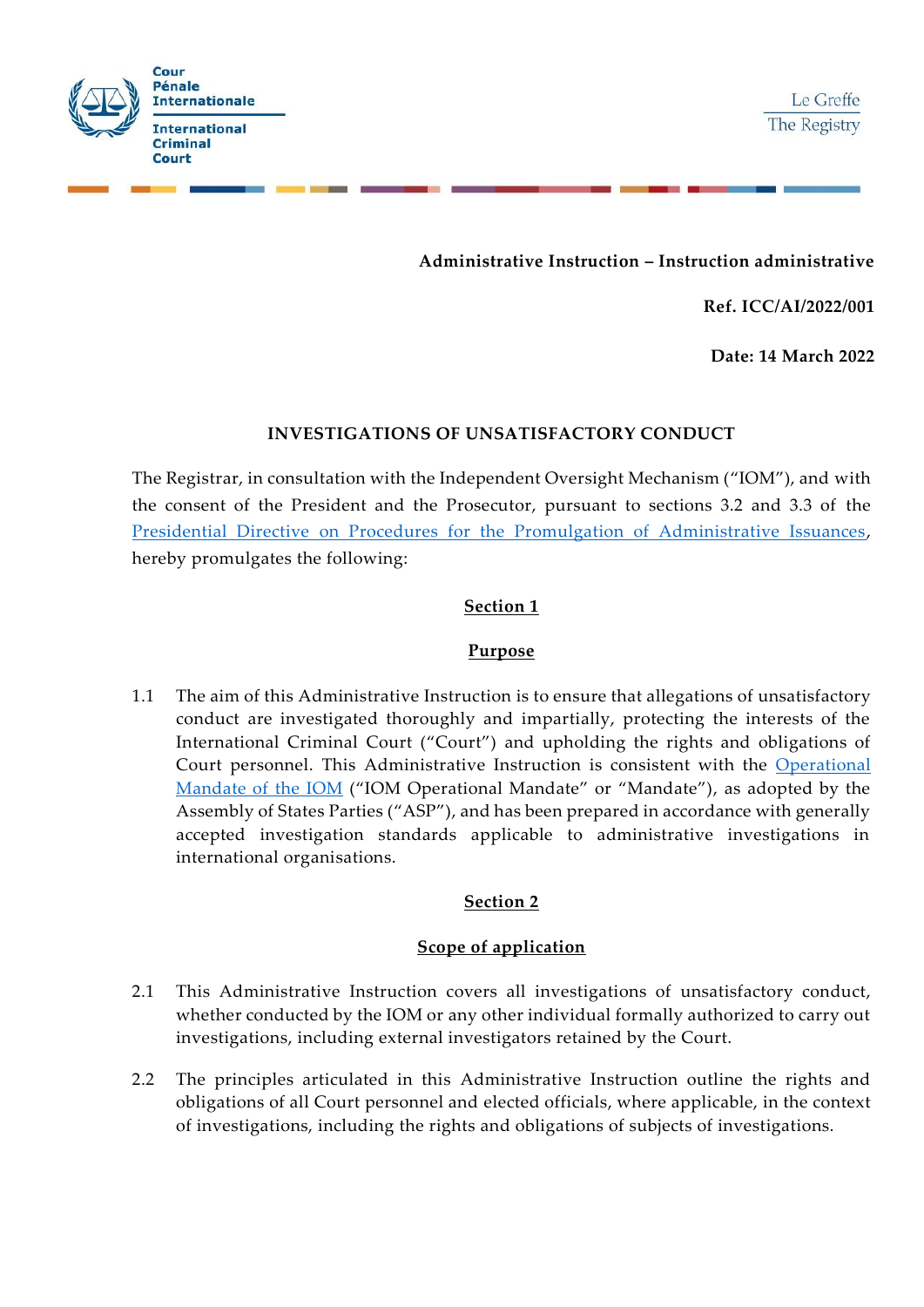- 2.3 The decision whether to take disciplinary action against any Court personnel is separate from the investigation process and does not fall within the purview of this Administrative Instruction. Investigations are not disciplinary proceedings. Disciplinary proceedings are governed by the **[Administrative Instruction](https://www.icc-cpi.int/Vademecum/ICC_AI_2022_002-ENG_UNSATISFACTORY-CONDUCT-AND-DISCIPLINARY-PROCEEDINGS.PDF) on** [Unsatisfactory Conduct and Disciplinary Proceedings.](https://www.icc-cpi.int/Vademecum/ICC_AI_2022_002-ENG_UNSATISFACTORY-CONDUCT-AND-DISCIPLINARY-PROCEEDINGS.PDF)
- 2.4 In case of inconsistency between this Administrative Instruction and the Rome Statute, the Rules of Procedure and Evidence, any resolution of the Assembly of State Parties, the Staff Regulations or the Staff Rules, these latter instruments shall prevail.

## **Definitions**

For the purposes of this Administrative Instruction, the following definitions apply:

- 3.1 "Court personnel" refers to a broad category of persons, not including elected officials, that hold a contract of service with the Court. It includes, *inter alia*, staff members, consultants, contractors, visiting professionals and interns.
- 3.2 "Complainant" means an individual who reports information that unsatisfactory conduct may have occurred.
- 3.3 "Elected officials" means a judge, the Prosecutor, a Deputy Prosecutor, the Registrar and the Deputy Registrar of the Court. Nothing in this Administrative Instruction should be construed as establishing new obligations on elected officials.
- 3.4 The "responsible official" is:
	- a) The Prosecutor, for reported unsatisfactory conduct on the part of staff members, consultants and contractors serving the Office of the Prosecutor; and
	- b) The Registrar, for reported unsatisfactory conduct on the part of staff members, consultants and contractors serving the other organs of the Court, as well as offices administratively linked to the Registry such as the Secretariat of the ASP and the Secretariat of the Trust Fund for Victims.
- 3.5 "Unsatisfactory conduct" means failure by a staff member to act in accordance with any official document of the Court governing rights and obligations of staff members, such as the Staff Regulations and Rules and the [Financial Regulations and Rules,](https://www.icc-cpi.int/NR/rdonlyres/D4B6E16A-BD66-46AF-BB43-8D4C3F069786/281202/FRRENG0705.pdf) or any relevant resolutions and decisions of the ASP, or failure to observe the standards of conduct expected of an international civil servant. Additionally, it means any failure by consultants and contractors to uphold the standards of conduct described in the Staff Rules, Staff Regulations and any relevant issuances related to expected standards of conduct.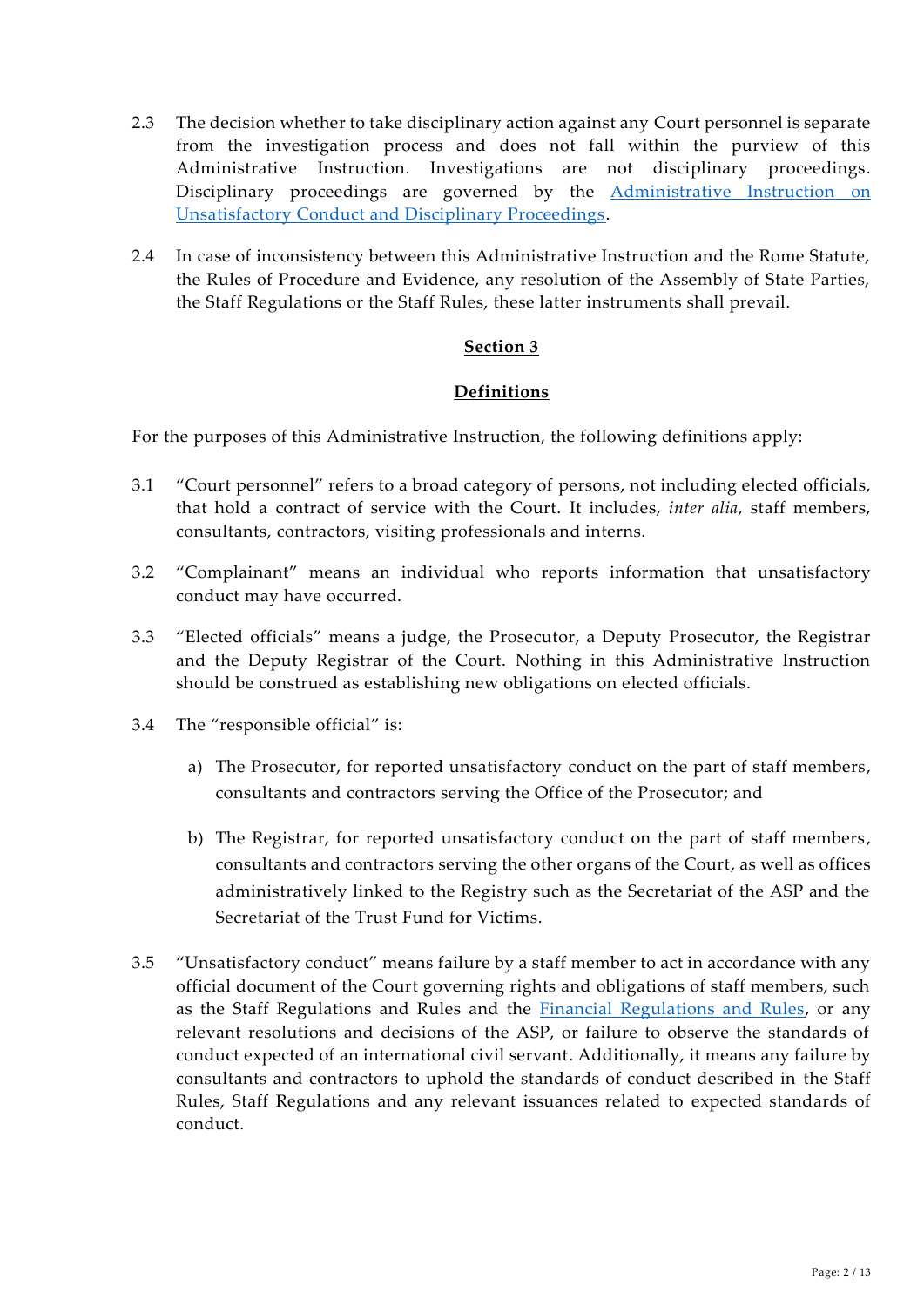- 3.6 "Investigation" means an analytical fact-finding process designed to gather information to determine whether unsatisfactory conduct has occurred, and, if so, the person(s) responsible. It is an administrative process concerned with the potential failure to observe the standards of conduct expected of Court personnel and serves as a basis for disciplinary proceedings or other appropriate action. Investigations include all factfinding inquiries, both during the Preliminary Assessment and the Full Investigation, in accordance with section 5 below. They aim at gathering and reviewing the evidence available, both inculpatory and exculpatory, that is, evidence that either substantiates or disproves an allegation.
- 3.7 "Preliminary Assessment" involves the process of collecting, preserving, securing and evaluating basic evidence to determine whether there is a legitimate basis to warrant a Full Investigation. A Preliminary Assessment often includes an interview of the complainant and/or affected individual, and a review of the documents submitted by the complainant, if any.
- 3.8 "Full Investigation" is the collection of all reasonably available evidence, both inculpatory and exculpatory, in order to establish the material facts, conclude on the allegation(s) at issue and formulate a recommendation, which in turn will allow the responsible official to decide on action to be taken.
- 3.9 "Investigator" includes investigators formally employed and retained by the IOM, as well as any other individual formally authorized to carry out investigations including external investigators retained by the Court.
- 3.10 "Subject" means a staff member, consultant or contractor who is the focus of a Full Investigation either by virtue of an allegation made or evidence gathered during the course of a Preliminary Assessment.
- 3.11 "Affected individual" means the person towards whom the conduct constituting suspected unsatisfactory conduct is directed.
- 3.12 "Witness" means a person who provides information to the investigator relevant to the investigation.
- 3.13 "Disciplinary measures" means the measures listed under Staff Rule 110.6 (a).
- 3.14 "Managerial action" includes, but is not limited to, an advisory communication, training and/or coaching. Such action does not constitute a disciplinary measure.
- 3.15 "Administrative measures" include, but are not limited to, an oral or written reprimand by a supervisor, reassignment and/or change of duties. Such measures do not constitute disciplinary measures.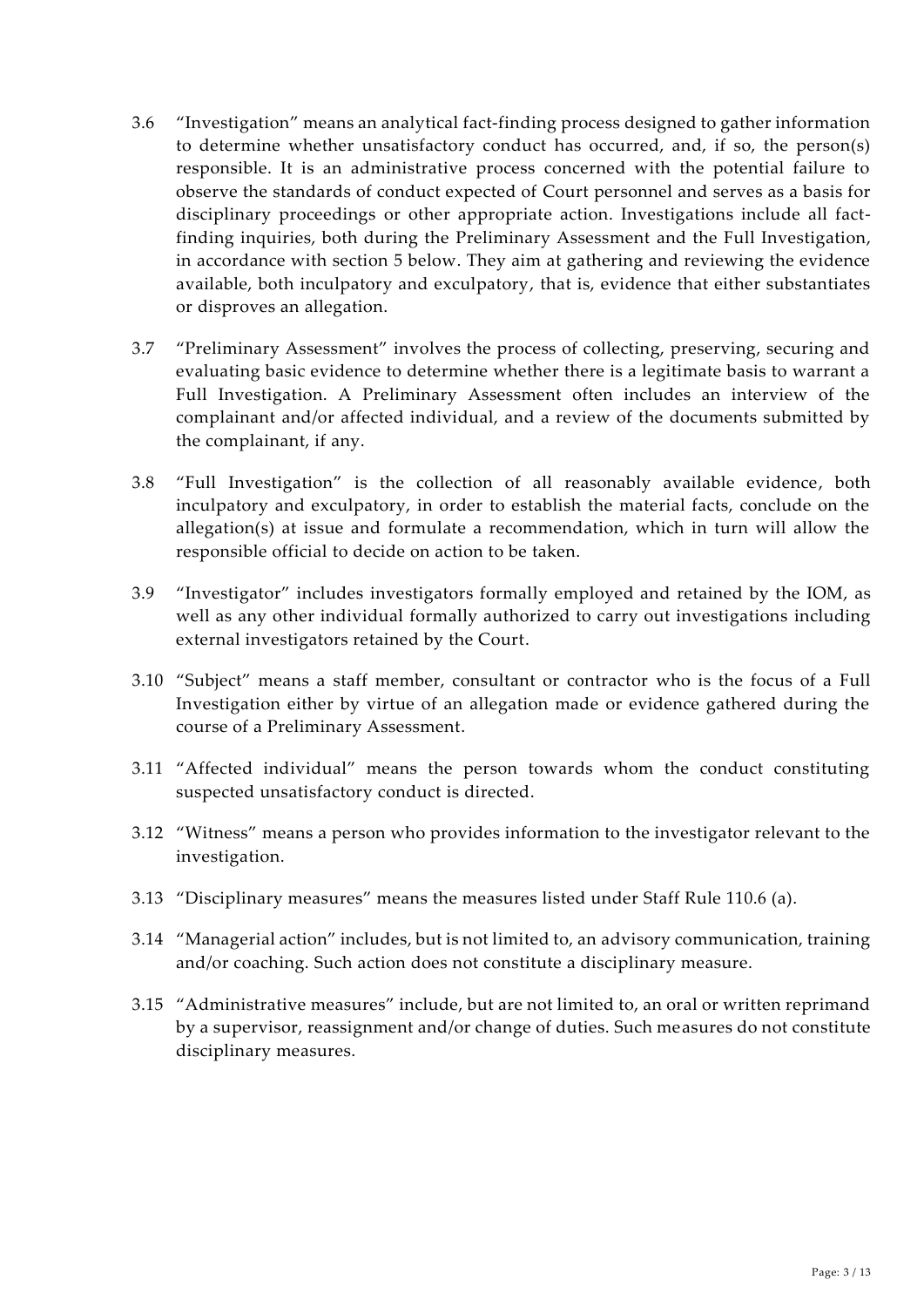#### **Reporting**

- 4.1 Court personnel who become aware of, or receive information regarding, suspected unsatisfactory conduct, past or present, have a duty to report this information promptly and an obligation to cooperate with duly authorized investigations, audits, and oversight activities such as evaluations and inspections. Court personnel shall be protected from retaliation for complying with these duties. Deliberately making false allegations, or providing information that is known to be false, or making a statement that recklessly disregards the accuracy of the information, however, amounts to unsatisfactory conduct and may lead to disciplinary or other appropriate action.
- 4.2 Information about suspected unsatisfactory conduct may be received from Court personnel, individuals who are not employed by the Court or any other source. This includes any information obtained during an investigation, the disciplinary proceedings, an audit, a management enquiry or review, or a judgment from a national court.
- 4.3 Information about suspected unsatisfactory conduct may be brought to the attention of:
	- a) The Prosecutor, for suspected unsatisfactory conduct on the part of staff members, consultants and contractors serving the Office of the Prosecutor; or
	- b) The Registrar, for suspected unsatisfactory conduct on the part of staff members, consultants and contractors serving the other organs of the Court, as well as offices administratively linked to the Registry such as the Secretariat of the ASP and the Secretariat of the Trust Fund for Victims; or
	- c) The IOM.
- 4.4 Those individuals who may not wish to approach any of the above directly may confide in a manager or supervisor, who shall in turn be responsible for bringing the information about suspected unsatisfactory conduct to the attention of either the responsible official or the IOM on the individual's behalf.
- 4.5 In accordance with the IOM Operational Mandate, the IOM shall receive all allegations of suspected unsatisfactory conduct and has discretionary authority to determine which ones to pursue. If any such allegations are reported to any other Court personnel or elected official, they should be promptly forwarded to the IOM.
- 4.6 The IOM considers all allegations of suspected unsatisfactory conduct irrespective of their source. Information about suspected unsatisfactory conduct may be reported anonymously. However, the anonymity of such reports may render the initiation or completion of an investigation or disciplinary proceedings more difficult. Consequently, those reporting such information are encouraged to identify themselves,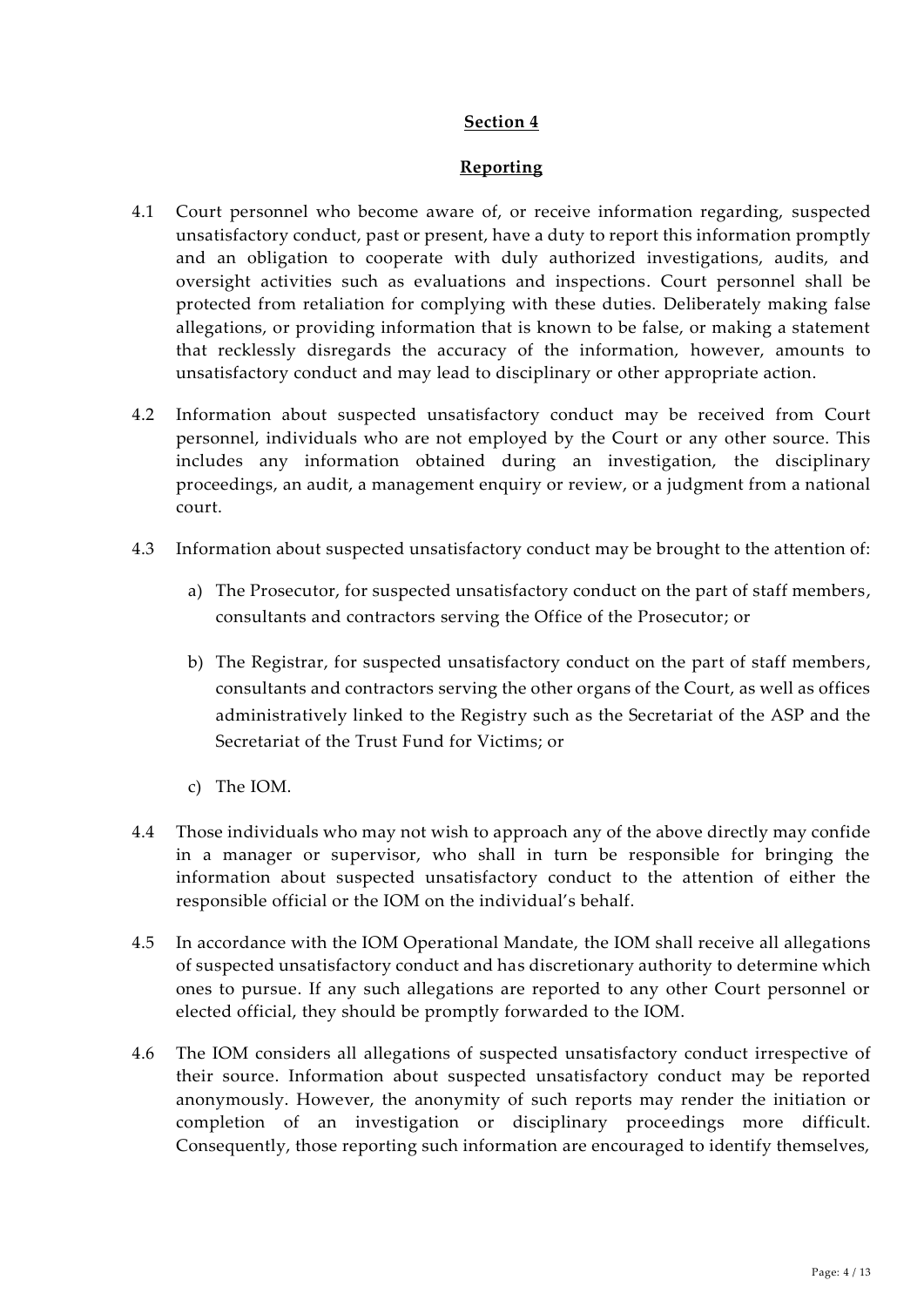knowing that their names will be kept confidential, and that there are measures in place to protect them against retaliation.

- 4.7 The person reporting information under 4.1 need not include concrete evidence of the alleged unsatisfactory conduct. However, they should include sufficient details for the report to be assessed under the Court's legal framework. In particular, the report should contain as much detail as possible about the alleged unsatisfactory conduct, such as the names of the implicated staff member(s) and any potential witnesses, and any available supporting documentation.
- 4.8 Unless expressly provided for in the present Administrative Instruction or other administrative issuances, Court personnel and third parties are not entitled to information about an investigation or action taken.

# Section 5

#### **Investigation process**

- 5.1 Once a report has been received by the IOM, the investigation process usually proceeds in three phases: Intake, Preliminary Assessment and Full Investigation.
- 5.2 The IOM has discretionary authority to decide which matters to investigate.

#### *Intake*

- 5.3 The IOM will acknowledge receipt of all reports made, except where not possible (e.g., lack of means to contact the complainant). All reports received by the IOM will be assessed through an intake process within 14 calendar days of receipt. During the intake process, the IOM will review all allegations to determine whether the alleged behaviour appears to constitute unsatisfactory conduct falling within its Mandate. Examples of allegations that fall outside the scope of the IOM Operational Mandate include, but are not limited to: offences under article 70 of the Rome Statute; and contractual disputes or human resource management issues, such as performance management issues and performance-related disagreements, or personal grievances arising from administrative decisions taken within the proper discretion of the relevant supervisors and management.
- 5.4 Should the IOM determine that the allegation does not fall within its Mandate, it shall inform the complainant accordingly and close the matter.
- 5.5 Should the IOM determine that the allegation falls within its Mandate, it may decide to investigate the matter in accordance with sections [5.8-](#page-5-0)[5.19](#page-7-0) below, in which case no further action shall be taken by any other body within the Court, without first consulting the IOM, until the IOM has completed its investigation.
- 5.6 The IOM may also decide to refer a matter to the relevant responsible official. Factors to be considered by the IOM in determining whether the matter should be pursued by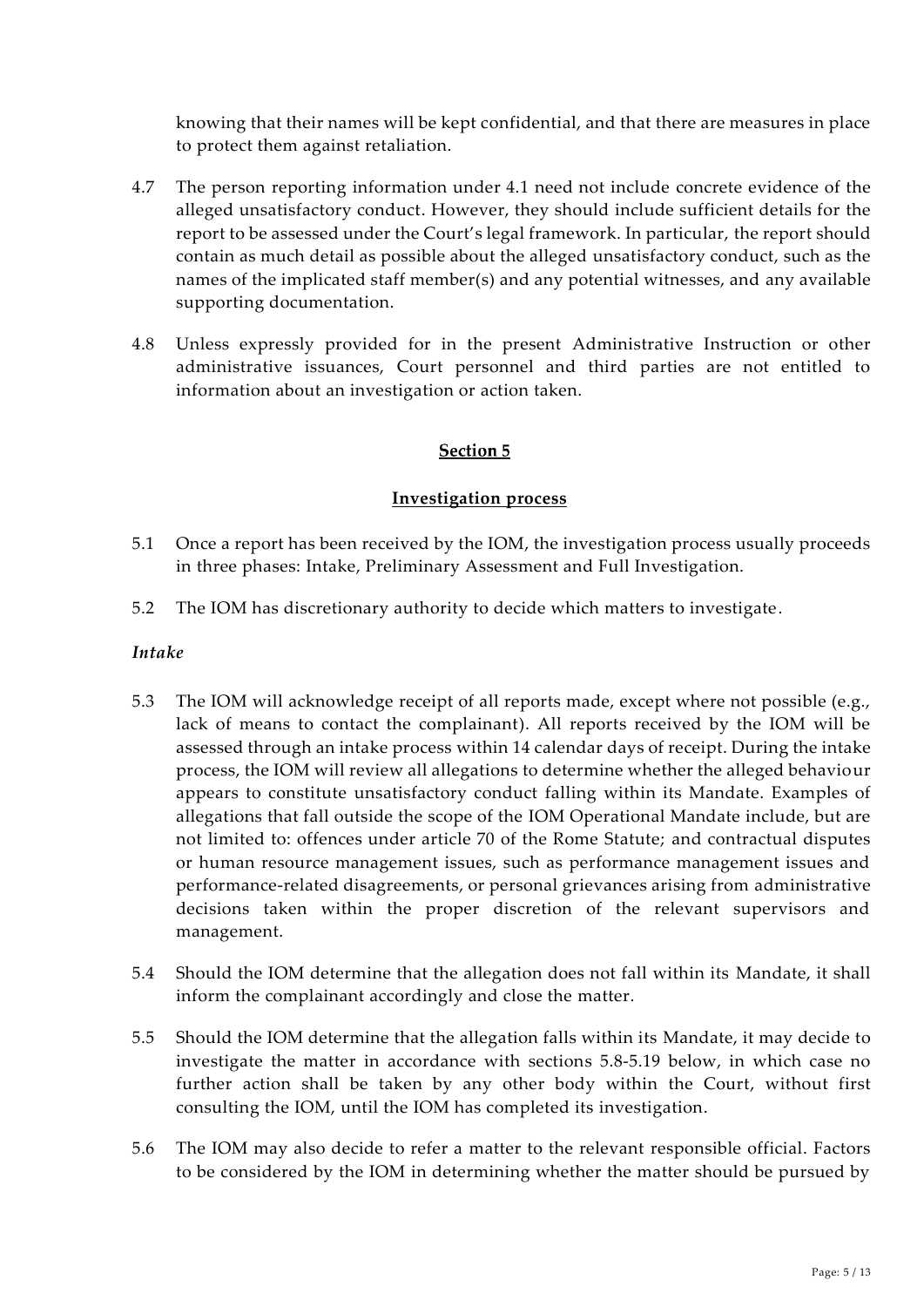the IOM or referred to a responsible official include, but are not limited to, the seriousness of the allegation, the complexity of any potential investigation, the seniority of the alleged subject(s), and the capacity of the IOM to investigate the matter within a reasonable timeframe.

5.7 The IOM may also refer to the relevant responsible official those matters where the allegation may, in the assessment of the IOM, be more suitably handled through managerial action and/or administrative measures. Before any such referral, the complainant and/or affected individual must agree to the matter being referred to the relevant responsible official. In the absence of such agreement, the IOM may elect to proceed with the investigation itself or to close the matter.

## *Investigation*

- <span id="page-5-0"></span>5.8 Investigations include all fact-finding inquiries, both during the Preliminary Assessment and the Full Investigation.
- 5.9 At any time during an investigation, upon assessment of the evidence, the IOM may recommend to the relevant responsible official that an individual be suspended from duty pursuant to Staff Rule 110.5 and section 9 of the Administrative Instruction on Unsatisfactory Conduct and Disciplinary Proceedings pending the completion of the investigation. The IOM may also recommend any other protective measure, in accordance with the Court's legal framework. Suspension does not constitute a disciplinary measure and shall be without prejudice to the rights and entitlements of the individual.

## Preliminary Assessment

- 5.10 If the IOM determines that the matter appears to fall within its Mandate, it may decide to initiate an investigation by undertaking a Preliminary Assessment. In principle, each case should initially go through a Preliminary Assessment. However, the Head of the IOM may exceptionally decide, based on the information available, to proceed directly to a Full Investigation without a Preliminary Assessment.
- 5.11 The Preliminary Assessment allows for the collection of information needed to make an informed decision as to whether a Full Investigation is warranted. The investigator shall endeavour to complete Preliminary Assessments within 90 calendar days of their initiation whenever possible.
- 5.12 During the Preliminary Assessment, the potential subject is typically not informed of either the existence of an investigation nor of the allegations against him or her, unless the investigator determines that it is necessary under the circumstances. No reference to the investigator's decision to open a Preliminary Assessment shall be included in the official status file of the potential subject. The potential subject is not notified of the decision to close the matter without a Full Investigation, unless they had been informed of the Preliminary Assessment.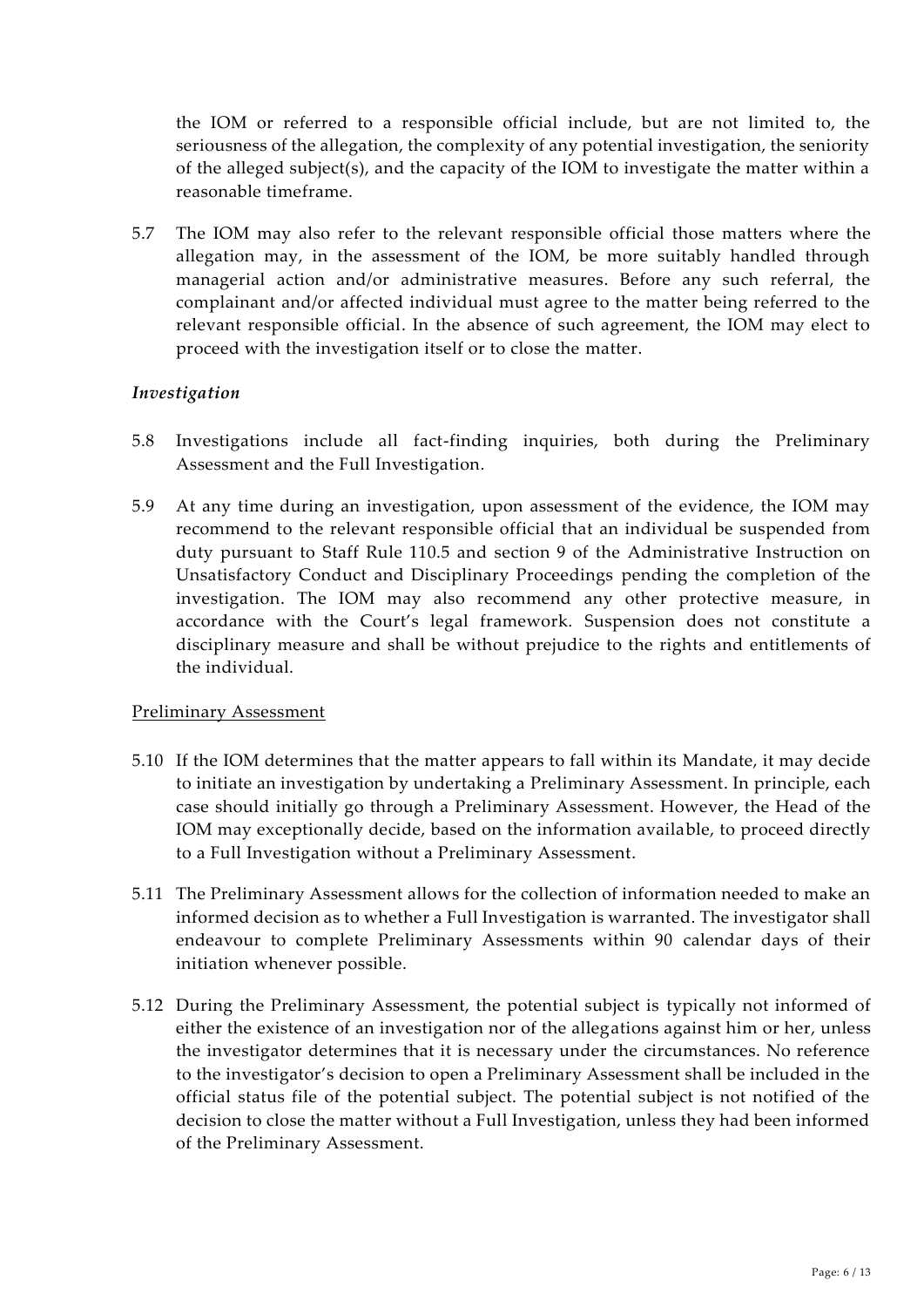- 5.13 Should the IOM conclude, following the Preliminary Assessment, that the allegation does not warrant a Full Investigation, it may make recommendations to the relevant responsible official with respect to financial, reputational, or other risks to the Court identified in the Preliminary Assessment, or with respect to addressing issues underlying the allegation. In matters where the IOM determines that no Full Investigation is warranted, no such investigation shall be conducted by any organ of the Court.
- 5.14 Should the IOM conclude, following the Preliminary Assessment, that the allegation is sufficiently credible, material, and verifiable to warrant a Full Investigation, the IOM will initiate such a Full Investigation, unless it determines that it would not be a judicious use of its resources, in which cases it may refer the matter to the responsible official. Should the responsible official then decide to proceed with a Full Investigation, it may do so, and consult with the IOM as necessary.

#### Full Investigation

- 5.15 The investigator shall conduct investigations expeditiously and endeavour to complete Full Investigations within 6 months of their initiation whenever possible. Priority should be given by the investigator to those matters where the alleged unsatisfactory conduct is the most serious. This may take into account, *inter alia*, financial, security and/or reputational risks for the Court, urgency or the impact on Court personnel. Accelerated procedures may be applied to priority investigations as required to address risks. At the completion of each Full Investigation, the investigator will prepare an investigation report setting out all relevant evidence, along with their analysis thereof and the findings and conclusions reached. The findings and conclusions of a Full Investigation are based solely on the facts gathered, evidence reviewed, and reasonable inferences derived therefrom.
- 5.16 Investigation reports finding that allegations of unsatisfactory conduct are not substantiated shall be kept by the IOM and typically not disseminated further. If the allegation was reported by the responsible official, the IOM shall inform the responsible official that the investigation is completed and the allegation was unsubstantiated. If the case was closed after the subject was notified of the allegations, the subject shall be informed of the closure of the case. Depending on the circumstances of the case, the IOM shall also inform the complainant and/or affected individual of the completion of the investigation in accordance with sections [6.19](#page-10-0) and [6.21](#page-11-0) below.
- 5.17 Investigation reports finding that allegations of unsatisfactory conduct are substantiated shall be submitted to the responsible official with authority to initiate disciplinary or other appropriate action against the relevant Court personnel.
- 5.18 All investigation reports are strictly confidential, and their contents may not be disclosed further, other than to comply with legal requirements such as the Court's disciplinary proceedings or related appeals. Disclosure under any other circumstances is permitted only with the approval of either the Head of the IOM or, if applicable, the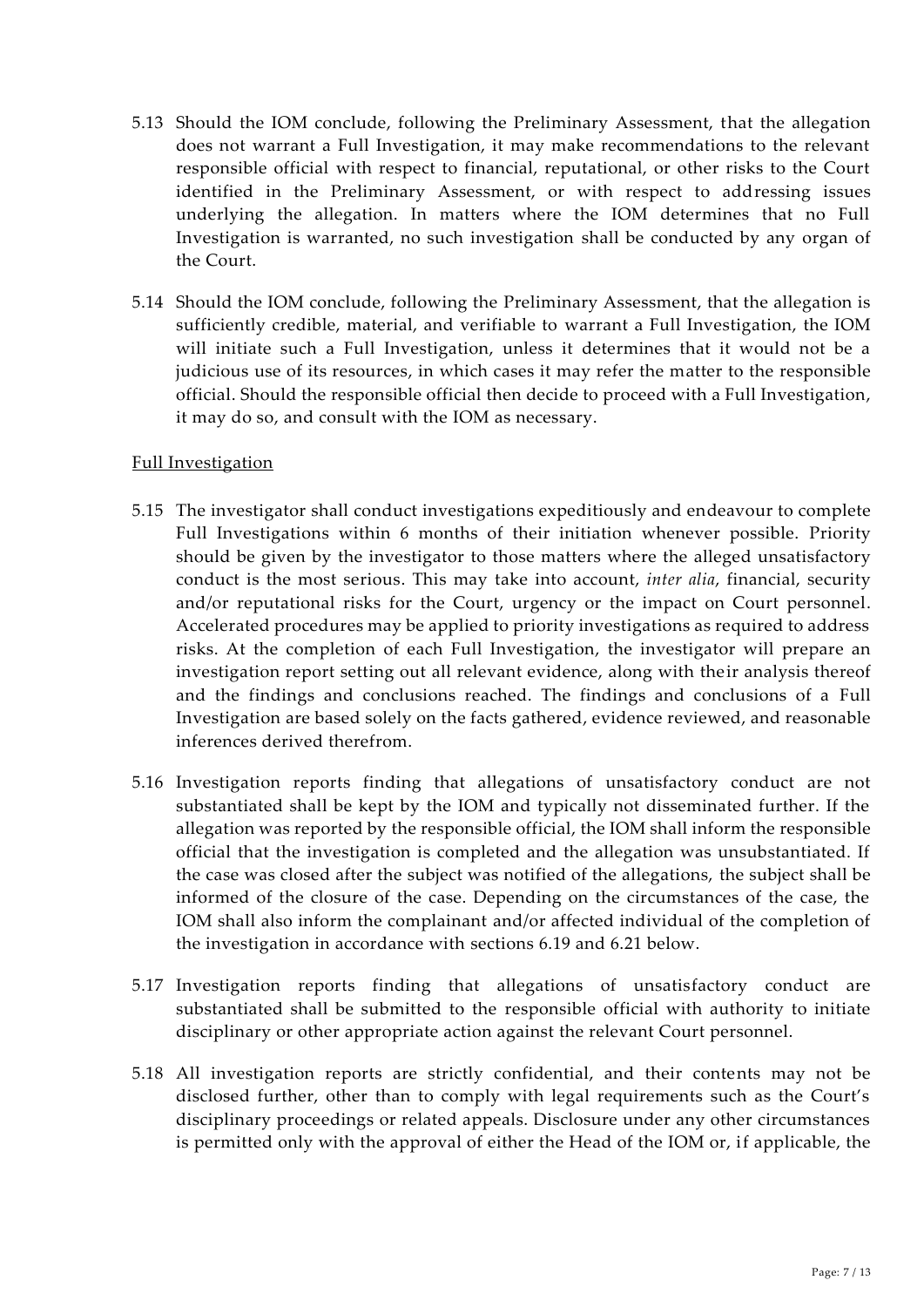relevant responsible official, after discussion with the IOM regarding necessary redactions.

<span id="page-7-0"></span>5.19 Where the investigation reveals that criminal conduct may have been committed, the IOM may also refer the matter to the relevant responsible official, and recommend that the matter be further referred to the relevant national authorities.

#### Investigations by a responsible official

- 5.20 Investigations by a responsible official shall be conducted in accordance with the present Administrative Instruction, and all relevant documentation, including the investigation report, should be provided to the IOM at the conclusion of the investigation.
- 5.21 The responsible official shall instruct appropriate and experienced individuals to conduct Preliminary Assessments and Full Investigations on its behalf. The responsible official should normally appoint at least two individuals who have been trained and/or are experienced in conducting investigations.
- 5.22 If the IOM decides to refer a matter to a responsible official in accordance with section 5.6 above, the responsible official shall conduct a Preliminary Assessment to determine whether a Full Investigation is warranted.
- 5.23 The responsible official shall decide, within 10 working days from the date of conclusion of the Preliminary Assessment, whether a Full Investigation is warranted.
- 5.24 Should the responsible official conclude, following the Preliminary Assessment, that the allegation does not warrant a Full Investigation, the responsible official shall decide either to:
	- a) Close the matter without further action; or
	- b) Take managerial action and/or administrative measures, except that no reprimand may be imposed unless unsatisfactory conduct has occurred.
- 5.25 Should the responsible official conclude, following the Preliminary Assessment, that a Full Investigation is warranted, the responsible official shall decide either to:
	- a) Proceed with a Full Investigation; or
	- b) Request the IOM to initiate a Full Investigation. Should the IOM determine that a Full Investigation would not be a judicious use of its resources, it shall refer the matter back to the responsible official who shall conduct the Full Investigation.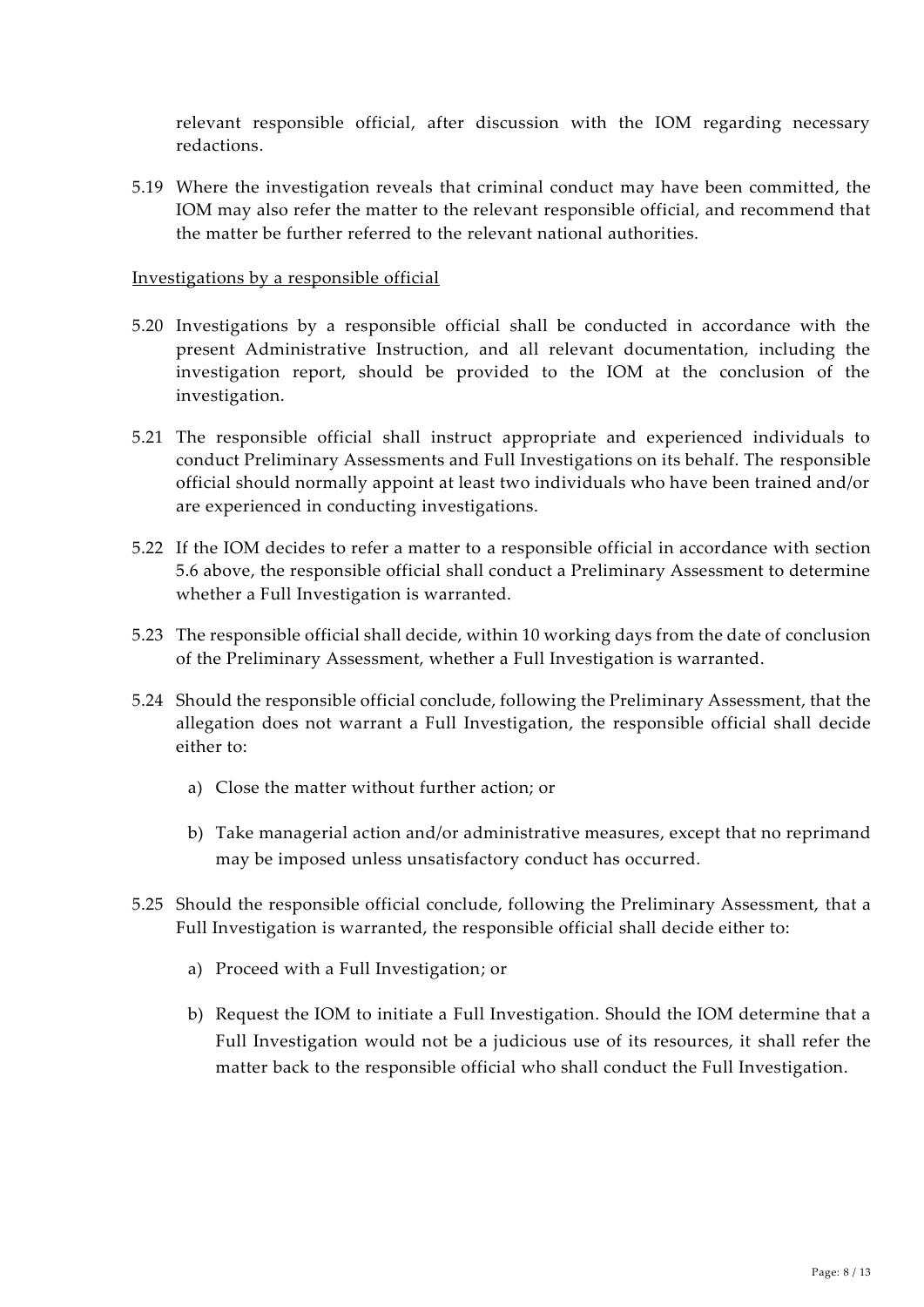## **Governing principles**

#### *Access and cooperation*

- 6.1 The IOM shall have full, free and prompt access to all Court personnel and elected officials, and shall receive their full cooperation. Other investigators shall have the same rights with regards to Court personnel and shall consult with the IOM in matters involving requiring information from elected officials. Court personnel and elected officials have a duty to cooperate promptly with any investigative requests, including but not limited to requests for information, making themselves available for interview and/or responding promptly, fully and truthfully to any requests for information. Failure to cooperate with an investigation without reasonable excuse, providing information that is intentionally false or misleading, or attempts to impede, obstruct or improperly influence an investigation, may constitute unsatisfactory conduct and lead to disciplinary or other appropriate action.
- 6.2 Investigators shall have full, free and prompt access to all (electronic and others) Court records, files, documents, emails, books or other materials, assets and premises, as well as any Court-issued electronic device, and shall have the right to obtain such information and explanations as they consider necessary to fulfil their responsibilities.
- 6.3 Notwithstanding the above, this right of access shall be subject to: confidentiality considerations necessary for the exercise of the Court's mandate under the Rome Statute; any pre-existing obligation of confidentiality to the originator of the information or document; the safety and security of witnesses, victims and third parties; and the protection of national security information of States Parties. This exception also includes medical records, access to which requires prior written consent from the Court personnel or elected official concerned. Such confidentiality concerns may be raised in accordance with paragraph 36 of the IOM Operational Mandate.

## *Protection from Retaliation*

- 6.4 Court personnel and elected officials are entitled to protection from retaliation for reporting suspected unsatisfactory conduct in good faith or cooperating with a duly authorized investigation, in accordance with the Court's [whistleblowing and](https://www.icc-cpi.int/Vademecum/OT1846650_ICC%20PRESD%20G%202014%20003%20(ENG)%20-%20ICC%20WHISTLEBLOWING%20AND%20WHISTLEBLOWER%20PROTECTION%20POLICY.PDF)  [whistleblower protection policy.](https://www.icc-cpi.int/Vademecum/OT1846650_ICC%20PRESD%20G%202014%20003%20(ENG)%20-%20ICC%20WHISTLEBLOWING%20AND%20WHISTLEBLOWER%20PROTECTION%20POLICY.PDF)
- 6.5 No direct or indirect detrimental action may be recommended, threatened or taken against Court personnel or elected officials for reporting suspected unsatisfactory conduct in good faith or cooperating with a duly authorized investigation.
- 6.6 Any such retaliatory action shall constitute unsatisfactory conduct, and may result in disciplinary or other appropriate action against the person responsible.
- 6.7 The protection against retaliation only applies to Court personnel or elected officials acting in good faith and providing information which they reasonably believe is true.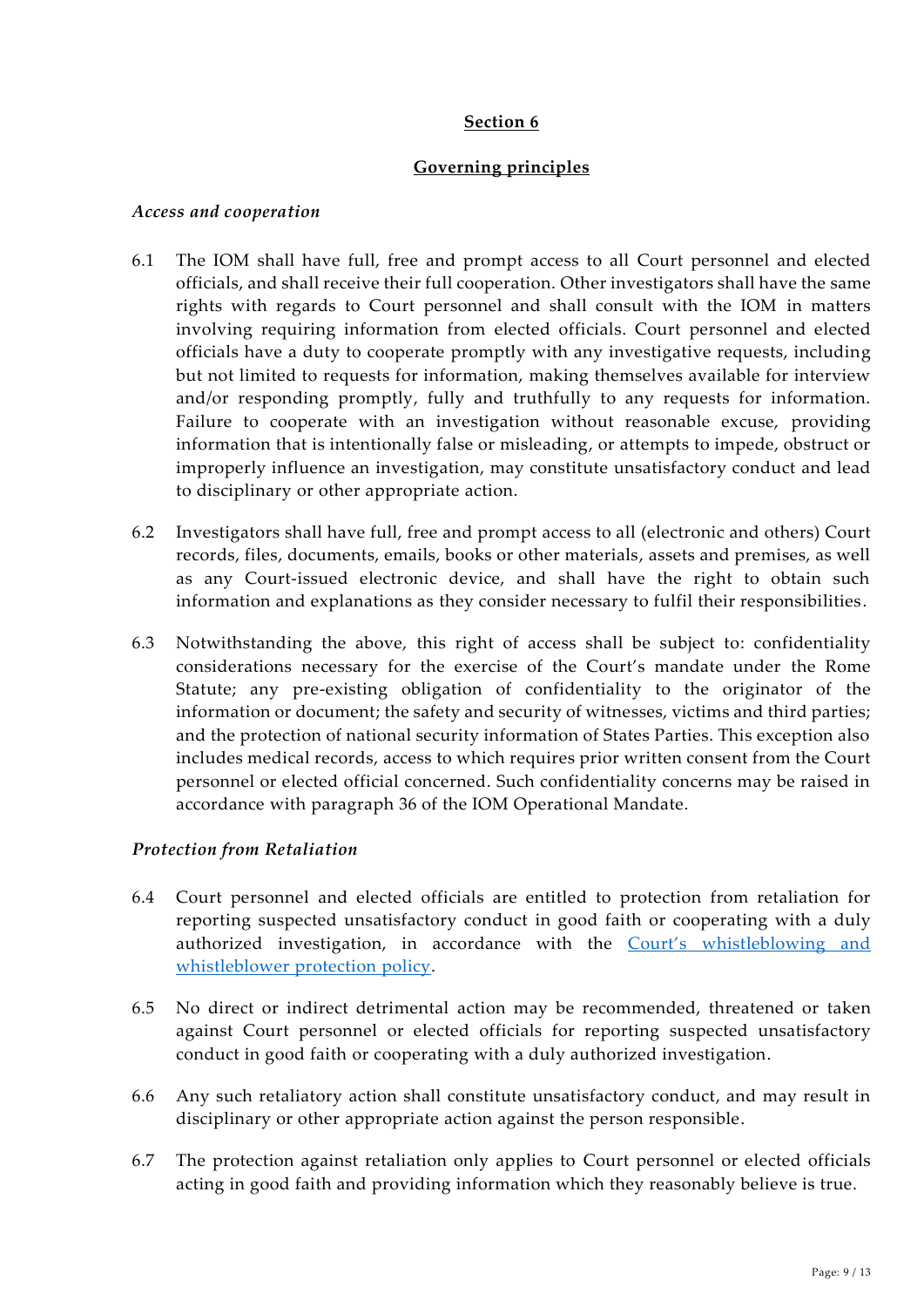# *Confidentiality*

- 6.8 Reports of suspected unsatisfactory conduct received by the IOM shall be treated in complete confidence.
- 6.9 All investigations are carried out in a confidential manner, to protect the rights of all individuals involved in the investigative process, and to preserve the integrity of the investigation itself.
- 6.10 Investigators must keep information related to an investigation confidential, and may only use such information to make findings and reach conclusions in the context of the investigation. In particular, the initial source of a report of unsatisfactory conduct shall not be divulged, except for those cases where failure to provide this information to the subject would make it impossible for them to fully respond to the allegations (e.g., in some cases of harassment, sexual harassment or abuse of authority). In cases where disclosure is necessary, the person making the allegation should be informed of the need to disclose their identity to allow them to decide whether they wish to go forward with their complaint.
- 6.11 During the course of the investigation, investigators may nevertheless disclose information relating to or arising from the investigation on a reasonable "need to know" basis, when required by the legitimate needs of the investigation.
- 6.12 Court personnel or elected officials who become aware, through any channel and from any source, of an investigation shall treat such information as confidential and refrain from any disclosure, unless agreed to by the investigator. In particular, following a request by an investigator for information or an interview, the relevant Court personnel or elected official is under an obligation to keep the contents of the interview and/or the request for information confidential, including from their supervisors, who may be informed when necessary only of the need for the individual to attend an interview. Any unauthorized disclosure of information shall constitute unsatisfactory conduct, and may result in disciplinary or other appropriate action.

## *Rights and obligations of subjects*

6.13 The subject shall have a right to presumption of innocence throughout the investigation. The existence of an investigation into a matter does not mean that any unsatisfactory conduct has occurred. The subject shall be given a full and fair opportunity to respond to the allegations, present evidence and nominate witnesses.

#### Information on the status of the investigation

6.14 The subject shall be periodically informed of the status of the investigation, especially when there are unexpected delays in the investigation.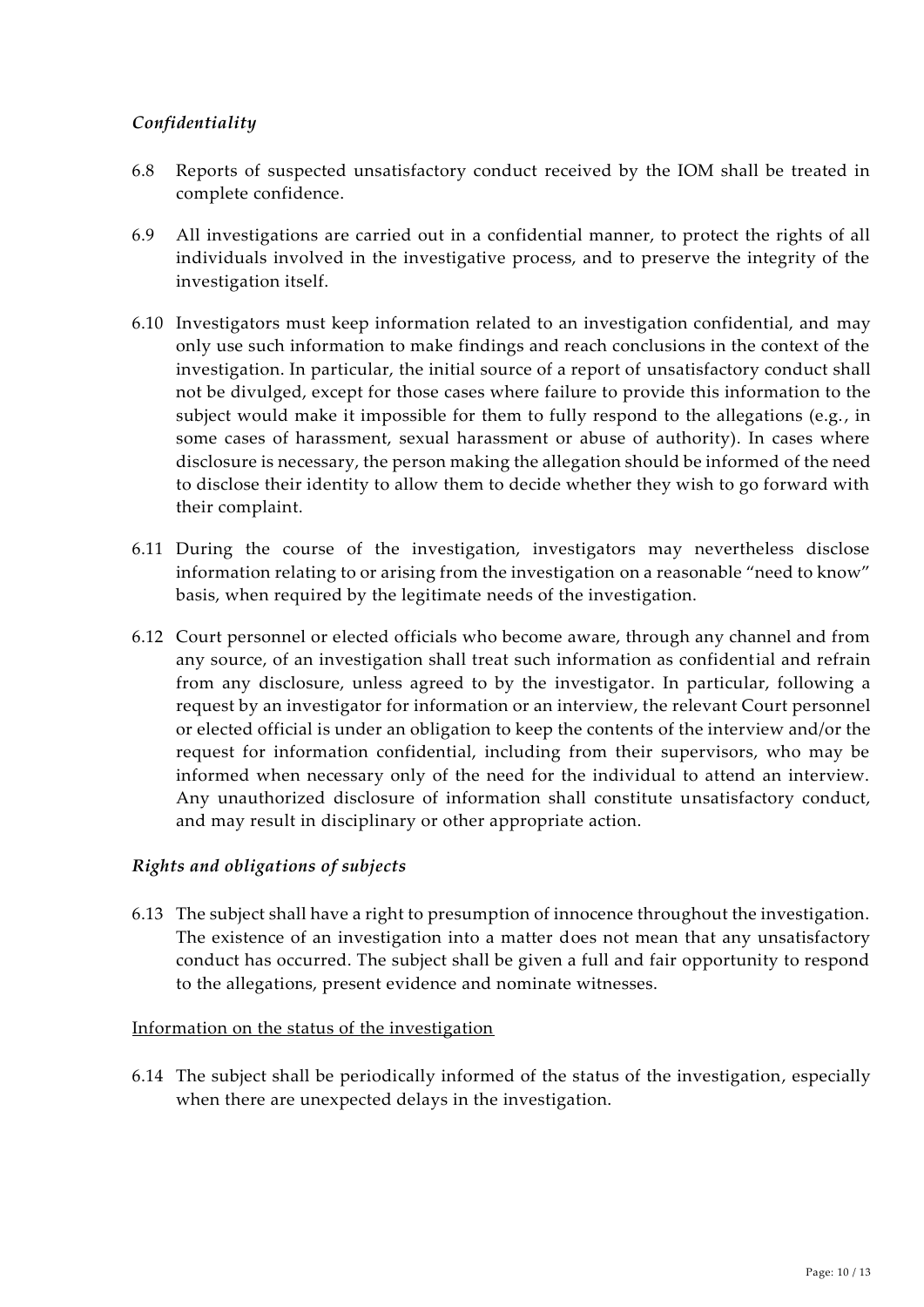#### Interviews

- 6.15 Whenever practicable, and to the extent possible, an interview with the subject should be conducted in person, by two investigators, and in the working language of the Court of the subject's choosing, or with the assistance of an interpreter. Prior to any interview, the investigator shall notify the subject of the allegations against them, generally describing the facts that are alleged to have occurred and the provisions of the regulatory framework that the subject is alleged to have violated. The notice should also include the subject's rights and obligations. Such notification will normally be in writing, and shall not occur less than 24 hours before the interview unless there are exceptional reasons to believe that such advance notice would jeopardize the integrity or effectiveness of the investigation, or if the subject has agreed to a shorter period.
- 6.16 During the interview, the evidence collected during the investigation, and in particular the most important elements of inculpatory evidence, shall be presented to the subject for them to provide their comments and respond. The investigator should carefully consider what evidence is disclosed, and may withhold some details of the evidence (e.g., through redaction or non-disclosure as to the identity of a witness and/or complainant), as long as the subject is provided with sufficient factual information to comment upon or rebut the evidence.
- 6.17 The subject's interview shall be audio or video-recorded, with a copy of the transcript of the interview made available to the subject if such a transcript is prepared. The subject may also agree to a summary of the interview in the form of a statement, which the subject can review and amend, before signing after agreeing that it accurately summarises what was said in the interview.
- 6.18 The subject has no right to the presence of representation or counsel during interviews. Exceptionally and where the circumstances require, subjects may request to have a staff member present for emotional support during their interviews, at the discretion of the investigator and under the conditions specified in section 6.23 below.

## *Rights and obligations of complainants, witnesses and affected individuals*

#### Information on the status of the investigation

- <span id="page-10-0"></span>6.19 Affected individuals of the reported unsatisfactory conduct (e.g., victims of harassment, sexual harassment, discrimination/unequal treatment, assault, or theft) shall be periodically informed of the status of the investigation. They shall also be informed generally of the outcome of the investigation, and in particular whether or not the allegation was substantiated. Where the allegation was found not to be substantiated, such affected individuals should be provided with more specific information, taking into account the rights of other Court personnel and elected officials.
- 6.20 The investigator's decision not to conduct a Full Investigation or finding that an allegation was not substantiated may be appealed in accordance with Chapter XI of the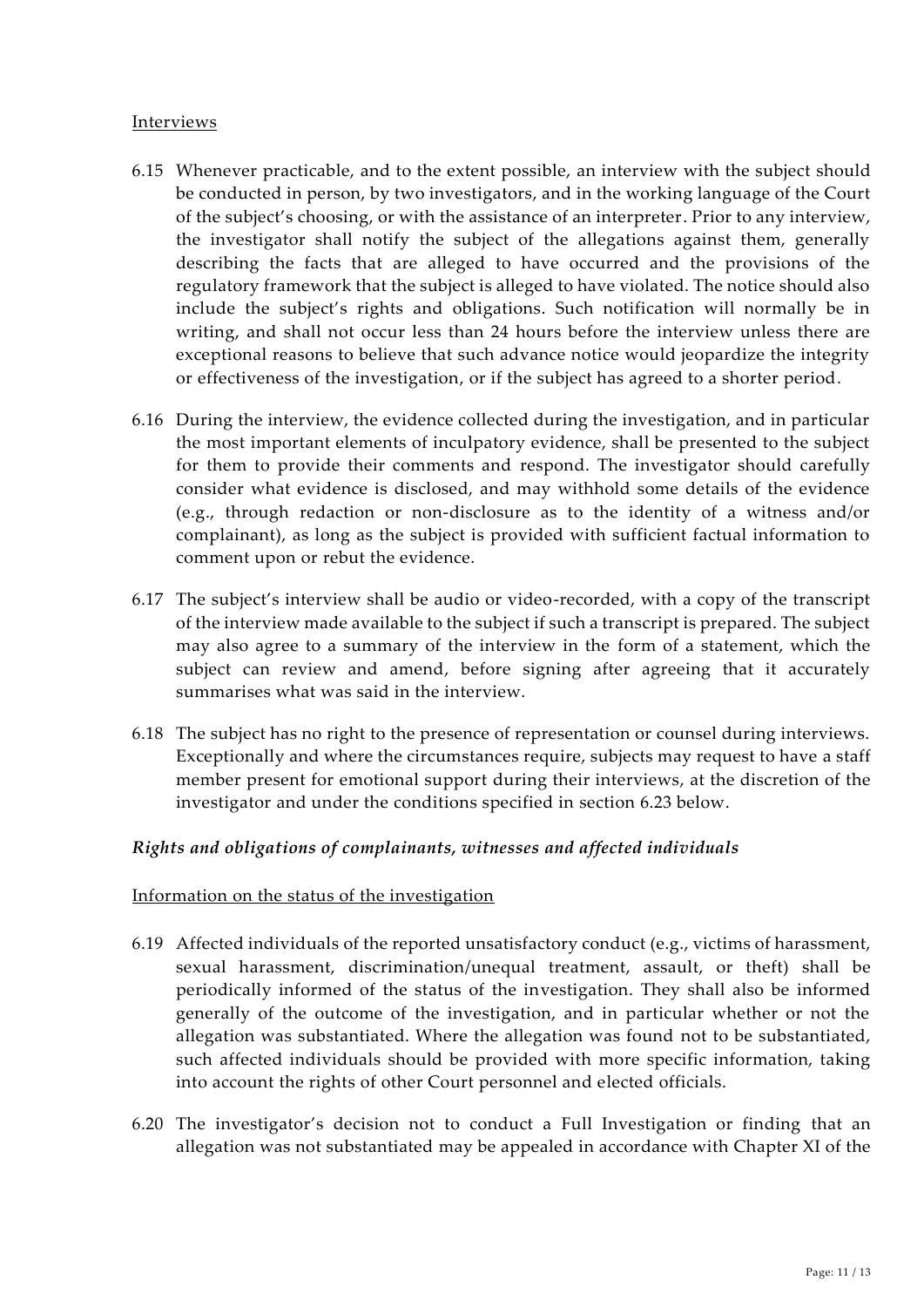Staff Rules. The responsible official will interfere only in the case of manifest error, without infringing upon the IOM's operational independence.

<span id="page-11-0"></span>6.21 Complainants who are not affected individuals have no formal right to be informed of the outcome of the investigation. However, they should be informed that the investigation is completed, and may be informed generally if the allegation was substantiated or not.

#### Interviews

- 6.22 Interviews with Court personnel who are complainants, witnesses or affected individuals should, whenever possible, be audio or video-recorded. A statement summarising the interview should be prepared by the investigator, which must be reviewed and confirmed by the relevant Court personnel as accurate. In case of disagreement, recourse may be had to the recording of the interview. At the discretion of the investigator, a verbatim transcript of the interview may serve in lieu of a confirmed statement.
- 6.23 Where the circumstances require, vulnerable complainants, witnesses and affected individuals, particularly those external to the Court, may request to have a third party observer of their choosing be present during their interviews at the discretion of the investigator. Prior to the interview, the observer shall undertake, in writing, not to disclose the contents of the interview. The observer must be available at the time scheduled for the interview, and should not be connected to the investigation. The observer may only provide support to the interviewee and shall not interfere with the interview. The investigator may ask the observer to leave if the integrity of the interview is being jeopardized, and the interview will proceed without the observer.

#### *Investigators' standard*

- 6.24 An investigation is a process requiring the highest personal integrity, respect for all involved and accountability. Investigators should demonstrate competence, and must comply with the highest ethical standards. Additionally, they must use the authority of their position and power of their function responsibly, and shall promptly disclose any real or perceived conflict of interest with respect to an investigation.
- 6.25 Investigators shall maintain objectivity, impartiality and fairness throughout the investigation process. Investigators shall perform their duties independently. They shall also be free from improper influence and retaliation for carrying out their duties.
- 6.26 Allegations of unsatisfactory conduct against IOM staff shall be dealt with in accordance with the Court's regulatory framework, including the IOM Operational Mandate, the Administrative Instruction on Unsatisfactory Conduct and Disciplinary Proceedings, and this Administrative Instruction.